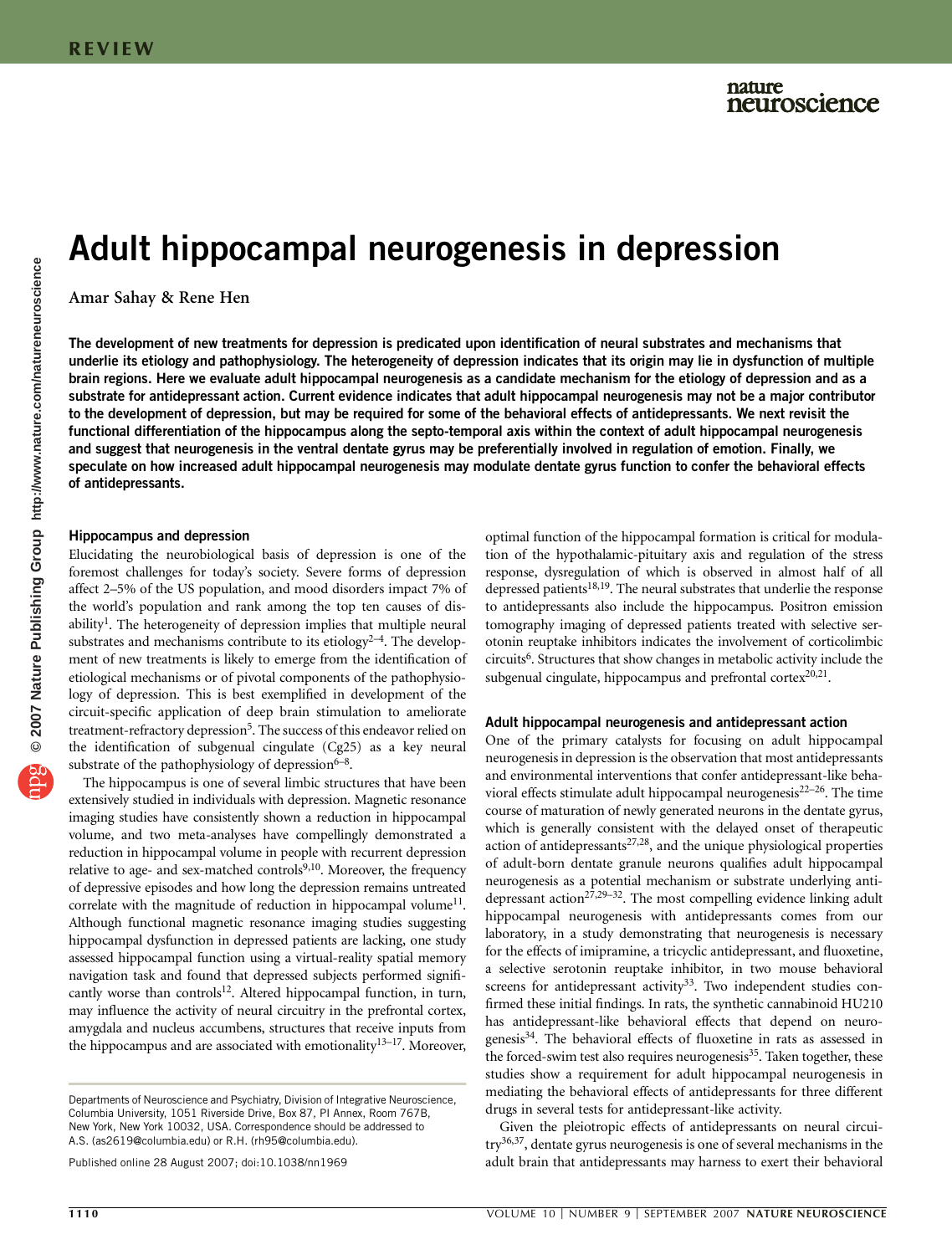

Figure 1 Antidepressants exert their behavioral effects through neurogenesisdependent and neurogenesis-independent pathways. Increased neurogenesis after chronic antidepressant treatment may influence fundamental properties of the dentate gyrus such as pattern separation as well as dentate gyrus excitability. Antidepressants may also modulate the activity of brain regions downstream of the dentate gyrus such as the prefrontal cortex, nucleus accumbens, amygdala and hypothalamus directly or indirectly through enhancing dentate gyrus function by increasing neurogenesis. HPA, hypothalamic-pituitary-adrenal.

effects. Moreover, studies from our laboratory indicate that the dependence of behavioral effects of antidepressants on neurogenesis may be shaped by several factors, including the genetic make-up of the organism and the nature of the antidepressant (mechanism and site of action[\)38](#page-4-0). In a highly anxious strain of mice, BALB/c, anxiolytic and antidepressant-like behavioral effects of chronic fluoxetine treatment are not blocked by ablation of neurogenesis<sup>39</sup>. Furthermore, drug treatment in this strain does not stimulate neural stem cell proliferation in the dentate gyrus. Beneficial effects of environmental enrichment and exercise on learning and on anxiety-like behavior can occur independently of increased adult hippocampal neurogenesis<sup>40</sup>. The anxiolytic and antidepressant-like effects of a melanin-concentrating hormone receptor antagonist do not require neurogenesis<sup>41</sup>. Thus, antidepressants are likely to exert their behavioral effects through neurogenesis-dependent and neurogenesis-independent pathways<sup>37</sup> (Fig. 1). A neurogenesis dependence of antidepressants is likely to be influenced by network activity. There is growing evidence documenting the effects of neuronal activity on the proliferation of neural stem cells and the maturation and integration of adult-born dentate gyrus neurons[42–46](#page-4-0). The plasticity and excitability of adult-born neurons are sensitive to the properties of the hippocampal network. Pilocarpine-induced seizures cause accelerated maturation of new neurons $47$ , whereas status epilepticus induced by stimulation of the ventral hippocampus causes reduced excitatory synaptic input and increased inhibitory drive in new neurons<sup>[48](#page-4-0)</sup>. Thus, the effects of network activity on the physiological properties of new neurons are diverse, and homeostatic mechanisms ensure that the integration of new neurons in the adult dentate gyrus occurs in tune with the network's needs. Similarly, we propose that the neurogenesis dependence of antidepressants is intimately related to the properties of the hippocampal network, which in turn is shaped by genetic and environmental factors.

Identifying components of biological contexts that are conducive to a neurogenic dependence warrants further investigation. Is increasing the number of new neurons in the dentate gyrus sufficient to confer some of the behavioral effects of antidepressants? The development of noninvasive inducible genetic strategies that specifically target new neurons in the dentate gyrus will allow researchers to test this hypothesis and facilitate dissection of the interplay between adult hippocampal neurogenesis and network activity. Newly generated neurons receive

excitatory inputs and show a lower threshold for LTP induction as early as 18 days after birth<sup>27,29</sup> but show enhanced long term potentiation at 4–6 weeks after birth<sup>30</sup>; this begs resolution of the age at which adult-born neurons are substrates for the behavioral effects of antidepressants.

# Adult hippocampal neurogenesis and etiology of depression

The possibility that adult-born neurons are required for some of the behavioral effects of antidepressants and the well documented deleterious effects of stress on adult hippocampal neurogenesis has fueled investigation into whether impaired adult neurogenesis is an etiological factor for depression<sup>49,50</sup>. At the structural level, it is highly unlikely that changes in adult hippocampal neurogenesis account for the reduction in hippocampal volume in patients with depression. Stereological analysis of hippocampal volume in irradiated mice did not show a significant reduction<sup>33</sup>. Pathohistological studies of postmortem tissue indicate that changes in neuropil and glial cell number may be responsible for reductions in hippocampal volume<sup>[51](#page-4-0)</sup>, as do studies documenting the effects of stress on hippocampal white matter. Preclinical studies show that volumetric changes result from reduced dendritic complexity and not from ablation of hippocampal neurogenesis $33,52$ . More evidence undermining a role for neurogenesis in the etiology of depression comes from studies showing that ablation of neurogenesis does not elicit a depression-like or anxiety-like phenotype<sup>33,35</sup>. Blocking hippocampal neurogenesis does not influence anxiety-related behavior as assessed in conflict-based tests, such as the open field, light-dark choice test, and elevated plus-maze<sup>[53](#page-4-0)</sup>, or in anxiety tests that are also used to screen for antidepressant activity, such as novelty-suppressed feeding<sup>33,40</sup>. Furthermore, mice lacking adult hippocampal neurogenesis do not show increased susceptibility to the effects of chronic stress as assessed by grooming response<sup>33</sup> or depressed-like behavior in the forced-swim test<sup>35,39</sup>. One apparent shortcoming of these studies is that they rely on wild-type animals and assess the effects of ablating neurogenesis independent of changes in network properties. It could be that reductions in neurogenesis when combined with a genetic predisposition or an environmental insult result in pathophysiology in adulthood. Alternatively, it may be more pertinent to ask whether altered dentate gyrus development—that is, neurogenesis during the early postnatal period when the dentate gyrus develops, rather than adult hippocampal neurogenesis—is causally related to the depression-like behaviors in animal models.

## Adult hippocampal neurogenesis and cognition

Deficits in adult hippocampal neurogenesis may underlie the cognitive deficits seen in depression. Work from our laboratory and others' using animal models in which adult hippocampal neurogenesis is ablated or blocked has shown that new neurons are required for some forms of hippocampus-dependent learning. Reducing or blocking hippocampal neurogenesis in rats or mice affects hippocampus-dependent forms of fear conditioning<sup>53–55</sup>, long-term spatial memory<sup>[56](#page-4-0)</sup> and working memory<sup>55,57</sup>. In addition, several models have been proposed for how neurogenesis influences the structure and function of the dentate gyrus<sup>58–63</sup>. Much remains to be done to understand how blocking adult hippocampal neurogenesis relates to the deficits observed in these different behavioral paradigms. Current data imply roles for adult-born neurons in encoding and storing memory. Noninvasive genetic approaches that confer reversible manipulation of adult-born neurons are needed to replicate these findings and resolve the inconsistencies that are due to limitations of existing methodologies used to arrest neurogenesi[s53–55,64](#page-4-0). The flexibility of inducible genetic approaches will also allow researchers to assess the contribution of new neurons to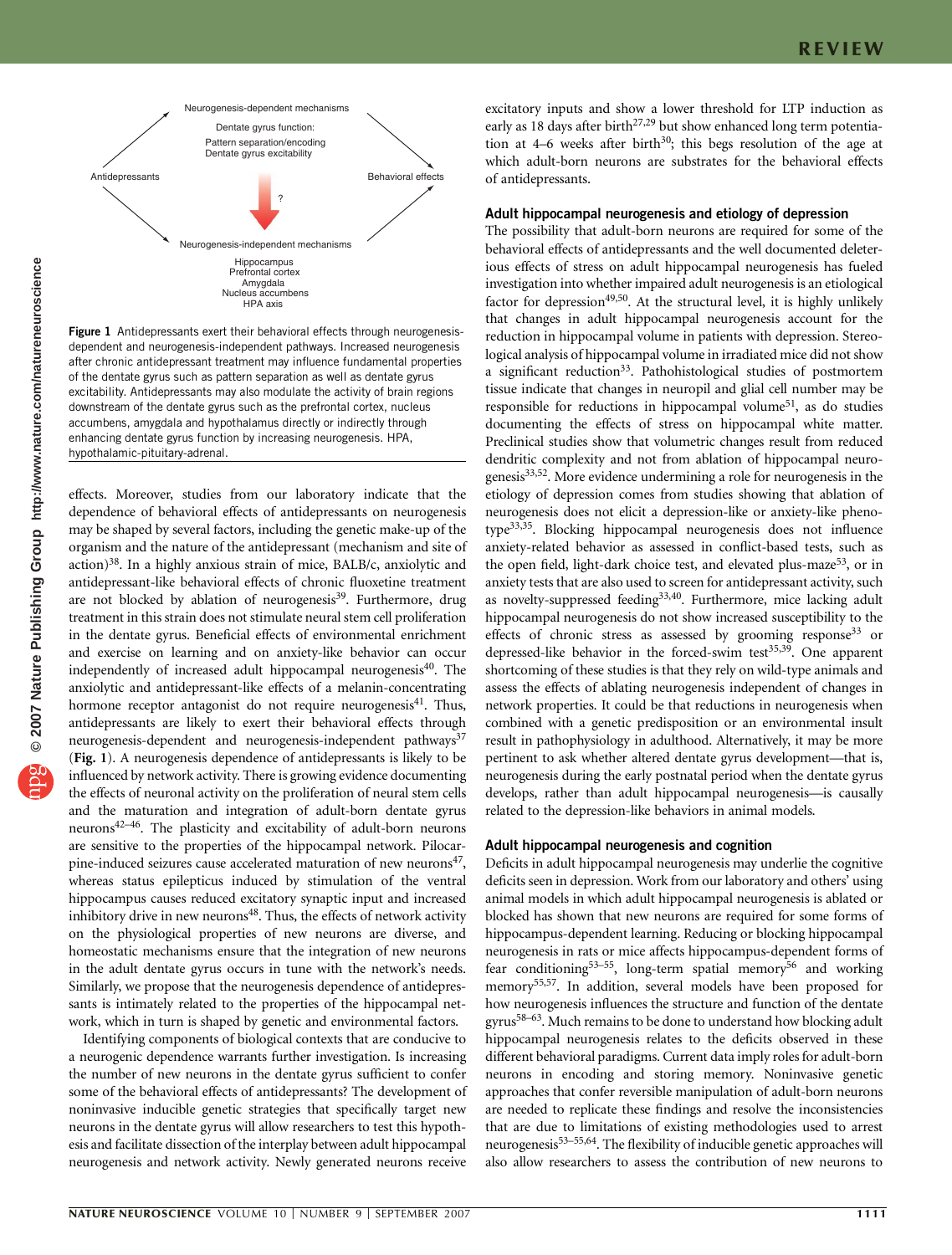different stages of learning such as acquisition, consolidation and retrieval.

The study of adult hippocampal neurogenesis in depressed patients is still in its infancy and has relied primarily on histological examination of postmortem tissue. The only study to date did not detect a difference in proliferation of stem cells in the hippocampus of depressed patients<sup>65</sup>. Although notable, the study is limited in power and confounded by the effects of medication (12 of 15 patients were on medication at time of death) that may mask small differences in proliferation. More importantly, given the built-in homeostatic mechanisms that act at each stage of progression from stem cell to mature neuron, it is very difficult to extrapolate from analysis of one stage alone<sup>66</sup> (A.S. and R.H., unpublished results). A more informative parameter is whether the number of newly generated young neurons is altered in patients with depression and after antidepressant treatment. Just as important as inspection of adult hippocampal neurogenesis is assessment of the integrity of the dentate gyrus in depressed patients. Histological analysis of the dentate gyrus of depressed patients shows a significant increase in packing density of dentate granule cells and a trend toward a reduction in soma size<sup>[67](#page-4-0)</sup>. More studies with

greater power and inclusion of postmortem tissue of unmedicated depressed patients are needed to follow up on these findings.

In conclusion and caveats notwithstanding, the evidence to date indicates that hippocampal neurogenesis may be involved in the treatment of depression but not in its etiology. This could mean that adult hippocampal neurogenesis is a process that lies downstream of the locus or mechanisms involved in the development of depression. How adult hippocampal neurogenesis contributes to the regulation of emotion is an open question. One approach to studying this problem is to ask whether new neurons may serve distinct roles along the septotemporal axis along which functional differentiation of the hippocampus is observed. We revisit this concept in the context of adult hippocampal neurogenesis in the next section.

#### Adult hippocampal neurogenesis along the longitudinal axis

The changing afferent and efferent connectivity of the hippocampus along the longitudinal axis found in early anatomical studies in rodents and primates first implied discrete functions for the dorsal (septal pole) and the ventral (temporal pole) hippocampus in learning and emotionality, respectively (see ref. 13 for a review). In rodents, the septal half of the dentate gyrus receives projections arising in the lateral and caudomedial portion of the entorhinal cortex, whereas the temporal pole of the dentate gyrus receives inputs from the most rostromedial region of the entorhinal cortex $68-70$ . Functionally, this topographic pattern of innervation translates into highly processed visuo-spatial sensory information entering the dorsal dentate gyrus, unlike olfactory inputs, which appear to distribute evenly along the septo-temporal  $axis^{70-72}$ . Mirroring the segregation of dentate gyrus afferents along the septo-temporal axis is the pattern of hippocampal outputs to the rest of the brain. The ventral hippocampus, unlike the dorsal hippocampus, sends projections to the prefrontal cortex $73,74$ . In addition, there are



Figure 2 Distinct roles for dorsal and ventral hippocampal neurogenesis in regulation of emotion. The schematic illustrates the differences in afferent and efferent connectivity of the hippocampus along the longitudinal (septo-temporal) axis. Also shown here is the asymmetry in numbers of mossy cells and hilar interneurons and enriched innervation of the ventral hilus by serotonergic projections (see text for references). By virtue of this asymmetry in hippocampal connectivity, neurogenesis in the ventral dentate gyrus may have a distinct role in regulation of emotion from that of neurogenesis in the dorsal dentate gyrus.

strong connections of the ventral hippocampus to the amygdala, shell of nucleus accumbens, bed nucleus of stria terminalis, and structures associated with the hypothalamic-pituitary-adrenal  $axis^{70,75-78}$  (Fig. 2).

Differences in the constituent cell types and intrinsic connectivity of the hippocampus along the septo-temporal axis distinguish the dorsal and ventral hippocampus even further. Notably, select classes of interneurons and the mossy cells, which give rise to the commissuralassociational system, are more enriched in the ventral hilus<sup>79–81</sup>. The function of hilar mossy cells and interneurons is, in turn, modulated by dopaminergic, noradrenergic and serotonergic inputs, which also show a ventral hippocampal bias in their innervation. The innervation density of serotonergic projections, for example, varies markedly, from the very dense serotonergic plexuses in the ventral hippocampus to the weak innervation seen in the dorsal part $82-84$  (Fig. 2).

Lesion studies in animals substantiate the dissociation between the dorsal and ventral hippocampus in learning and emotion<sup>[13](#page-3-0)</sup>. Lesions of the dorsal hippocampus affect spatial learning and memory<sup>85,86</sup>, whereas those of the ventral hippocampus affect anxiety and have no effect on spatial learning $87-89$ . Electrophysiological evidence indicates that the ventral hippocampus may modulate dopaminergic transmission in the prefrontal cortex and nucleus accumbens<sup>14,17,90</sup>. In addition, the dorsal and ventral hippocampus show distinct patterns of gene expression, indicating a molecular heterogeneity along the septotemporal axis as well<sup>91</sup>.

Given the differences in hippocampal circuitry and functions along the septo-temporal axis, it is reasonable to suspect that neurogenesis in the dorsal and ventral dentate gyrus may contribute differentially to learning and regulation of emotion. Indeed, two recent studies indicate that antidepressants may exert their behavioral effects by increasing neurogenesis in the ventral dentate gyrus. One study showed that chronic treatment with agomelatine, an antidepressant that is a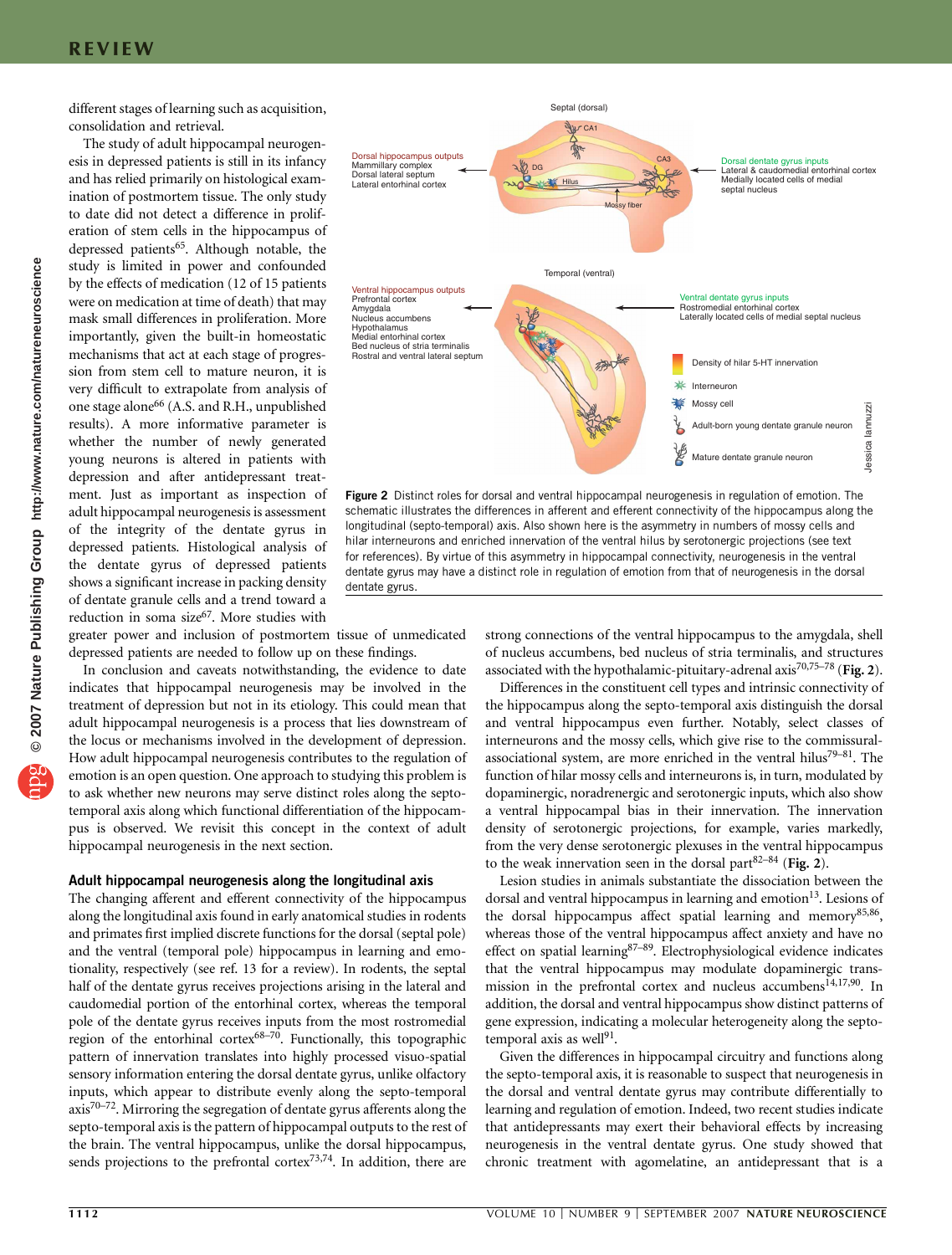<span id="page-3-0"></span>melatonin agonist and a  $5-HT_{2C}$  serotonin receptor antagonist, increases neurogenesis only in the ventral dentate gyrus<sup>[92](#page-5-0)</sup>. A second study reported differential effects of chronic mild stress on dorsal and ventral dentate gyrus proliferation<sup>93</sup>. Specifically, exposure to chronic mild stress resulted in decreased cell proliferation in the ventral, but not dorsal, hippocampus. Furthermore, the authors showed a correlation between a behavioral response to escitalopram following chronic mild stress and increased proliferation in the ventral DG. It is possible that the asymmetry in serotonergic innervation, mossy cells and hilar interneurons may contribute to these differential effects of antidepressants on dentate gyrus neurogenesis. Although correlative, these observations warrant a direct assessment of the contribution of ventral hippocampal neurogenesis to the antidepressant response.

# Concluding remarks

Based on current evidence, the neurogenic hypothesis for depression<sup>[94](#page-5-0)</sup> warrants revision in that adult hippocampal neurogenesis is more likely a substrate for the behavioral effects of antidepressants than a pivotal contributor to the etiology of depression. That said, there is much ground to traverse before adult hippocampal neurogenesis qualifies as a bona fide target for therapeutic intervention.

First, we need to understand how increasing the number of young dentate granule neurons or modifying their properties confers antidepressant-like behavioral responses. As stated earlier, the increase in number of young dentate granule cells seen after chronic antidepressant treatment is likely to be accompanied by changes in network activity. Using gain-of-function approaches that selectively enhance distinct components of adult hippocampal neurogenesis, we can study the relationship between network activity and dentate gyrus neurogenesis and their contributions to the behavioral effects of antidepressants. One potential mechanism by which the antidepressant-dependent increase in newly generated neurons may modulate dentate gyrus function is by enhancing the decorrelation of entorhinal cortical inputs to form discrete representations in memory (pattern separation) (Fig.  $1$ )<sup>95–99</sup>. A first step toward answering this question is to understand how adult hippocampal neurogenesis influences pattern separation in the dentate gyrus, whether through replacement of older neurons, net addition of young and more plastic units, or insertion of new neurons with specific biochemical and physiological properties related to the animal's experience. Recordings from the dentate gyrus in awake behaving animals in which neurogenesis is selectively and bidirectionally modulated, combined with visualizing dentate gyrus activity with immediateearly genes, will shed light on how neurogenesis contributes to basic processes that underlie pattern separation, such as sparse activation of dentate granule cells and decorrelation of firing rate distribution of individual dentate granule cells. It is also plausible that newly generated neurons, in addition to serving as substrates for encoding, may facilitate encoding by modulating the properties of mature dentate granule cells such as excitability (Fig. 1). Such a non–cell-autonomous requirement for new neurons is supported by the finding that the global increase in activity in the dentate gyrus observed after antidepressant treatment depends on neurogenesis<sup>35</sup>. Our understanding of the precise contribution of ventral hippocampal neurogenesis to the behavioral effects of antidepressants will benefit from a circuit-based approach that integrates the role of monoaminergic hilar afferents and hilar targets of newly generated granule cells such as mossy cells and interneurons (Fig. 2). Another outstanding issue is the nature of changes in circuitry downstream of the dentate gyrus. Specifically, when adult hippocampal neurogenesis is enhanced, what are the consequences for neural activity in structures that receive efferents arising in the dorsal and ventral hippocampus? Experiments addressing

this issue will inform us on how enhancement of dentate gyrus function after antidepressant treatment translates into changes in the other hippocampal subfields as well as in downstream structures associated with depression, such as the prefrontal cortex, nucleus accumbens, amygdala and hypothalamus.

As much as preclinical models are indispensable instruments for establishing causality, the translation of findings from animal models to humans requires validation in depressed individuals of core concepts gleaned from animal studies. In primates, although the evidence is preliminary, some antidepressant-like treatments can stimulate adult hippocampal neurogenesis<sup>23</sup>. We still do not know whether dentate gyrus function is altered in human patients with depression and after antidepressant treatment. The development of imaging techniques to visualize or follow adult hippocampal neurogenesis is crucial to this endeavor<sup>100</sup>. It also remains to be seen whether depressed patients show deficits in dentate gyrus functions, such as pattern separation.

In conclusion, the study of adult hippocampal neurogenesis in depression has benefited tremendously from the scrutiny and attention it has received. Ultimately, parallel studies in animal models and humans will determine the value of adult hippocampal neurogenesis as a target for the treatment of depression.

#### ACKNOWLEDGMENTS

The authors are grateful to H. Scharfman, J. Gordon, C. Lacefield, M. Drew and E.D. Leonardo for their critical comments on earlier versions of this manuscript. This work was supported by NARSAD (A.S. and R.H.) and the US National Institute of Mental Health (R.H.).

#### COMPETING INTERESTS STATEMENT

The authors declare competing financial interests: details accompany the full-text HTML version of the paper at<http://www.nature.com/natureneuroscience/>.

Published online at<http://www.nature.com/natureneuroscience>

Reprints and permissions information is available online at [http://npg.nature.com/](http://npg.nature.com/reprintsandpermissions) [reprintsandpermissions](http://npg.nature.com/reprintsandpermissions)

- 1. Murray, C.J. & Lopez, A.D. Evidence-based health policy—lessons from the Global Burden of Disease study. Science 274, 740-743 (1996).
- 2. Nestler, E.J. et al. Neurobiology of depression. Neuron 34, 13–25 (2002).
- 3. Duman, R.S. Structural alterations in depression: cellular mechanisms underlying pathology and treatment of mood disorders. CNS Spectr. 7, 140-142, 144-147 (2002).
- 4. Manji, H.K., Drevets, W.C. & Charney, D.S. The cellular neurobiology of depression. Nat. Med. 7, 541–547 (2001).
- 5. Mayberg, H.S. et al. Deep brain stimulation for treatment-resistant depression. Neuron 45, 651–660 (2005).
- 6. Seminowicz, D.A. et al. Limbic-frontal circuitry in major depression: a path modeling metanalysis. Neuroimage 22, 409–418 (2004).
- 7. Drevets, W.C. Prefrontal cortical-amygdalar metabolism in major depression. Ann. NY Acad. Sci. 877, 614-637 (1999).
- 8. Mayberg, H.S. Positron emission tomography imaging in depression: a neural systems perspective. Neuroimaging Clin. N. Am. 13, 805–815 (2003).
- 9. Videbech, P. & Ravnkilde, B. Hippocampal volume and depression: a meta-analysis of MRI studies. Am. J. Psychiatry 161, 1957–1966 (2004).
- 10. Campbell, S., Marriott, M., Nahmias, C. & MacQueen, G.M. Lower hippocampal volume in patients suffering from depression: a meta-analysis. Am. J. Psychiatry 161, 598–607 (2004).
- 11. MacQueen, G.M. et al. Course of illness, hippocampal function, and hippocampal volume in major depression. Proc. Natl. Acad. Sci. USA 100, 1387-1392 (2003).
- 12. Gould, N.F. et al. Performance on a virtual reality spatial memory navigation task in depressed patients. Am. J. Psychiatry 164, 516-519 (2007).
- 13. Moser, M.B. & Moser, E.I. Functional differentiation in the hippocampus. Hippocampus 8, 608–619 (1998).
- 14. O'Donnell, P. & Grace, A.A. Synaptic interactions among excitatory afferents to nucleus accumbens neurons: hippocampal gating of prefrontal cortical input. J. Neurosci. 15, 3622–3639 (1995).
- 15. Maren, S. & Hobin, J.A. Hippocampal regulation of context-dependent neuronal activity in the lateral amygdala. Learn. Mem. 14, 318-324 (2007).
- 16. Seidenbecher, T., Laxmi, T.R., Stork, O. & Pape, H.C. Amygdalar and hippocampal theta rhythm synchronization during fear memory retrieval. Science 301, 846-850 (2003).
- 17. Lisman, J.E. & Grace, A.A. The hippocampal-VTA loop: controlling the entry of information into long-term memory. Neuron 46, 703–713 (2005).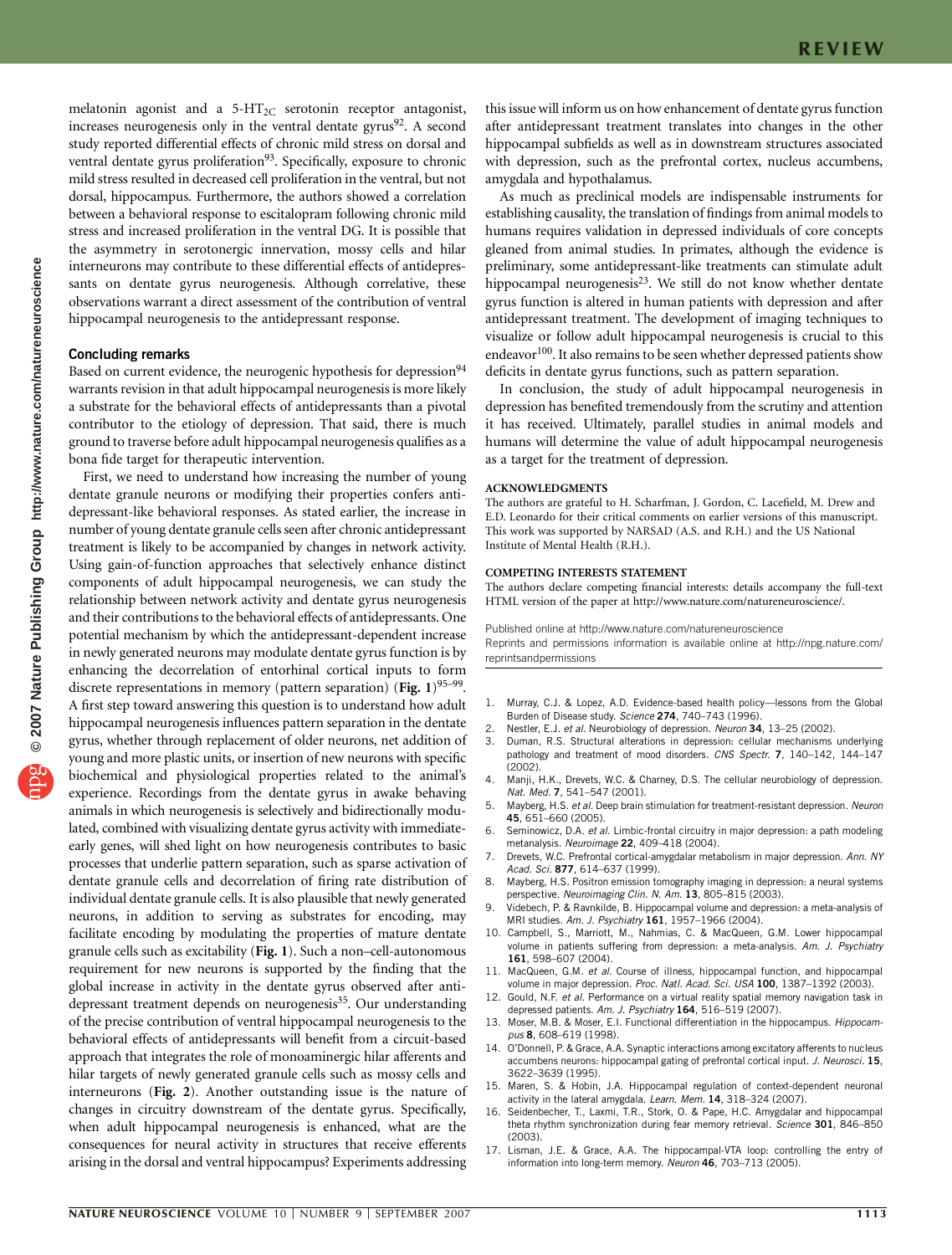- <span id="page-4-0"></span>18. Carroll, B.J., Martin, F.I. & Davies, B. Resistance to suppression by dexamethasone of plasma 11-O.H.C.S. levels in severe depressive illness. BMJ 3, 285-287 (1968).
- 19. Sapolsky, R.M. Glucocorticoids and hippocampal atrophy in neuropsychiatric disorders. Arch. Gen. Psychiatry 57, 925–935 (2000).
- 20. Kennedy, S.H. et al. Changes in regional brain glucose metabolism measured with positron emission tomography after paroxetine treatment of major depression. Am. J. Psychiatry 158, 899–905 (2001).
- 21. Mayberg, H.S. et al. Regional metabolic effects of fluoxetine in major depression: serial changes and relationship to clinical response. Biol. Psychiatry 48, 830-843 (2000).
- 22. Malberg, J.E., Eisch, A.J., Nestler, E.J. & Duman, R.S. Chronic antidepressant treatment increases neurogenesis in adult rat hippocampus. J. Neurosci. 20, 9104–9110 (2000).
- 23. Perera, T.D. et al. Antidepressant-induced neurogenesis in the hippocampus of adult nonhuman primates. J. Neurosci. 27, 4894-4901 (2007).
- Madsen, T.M. et al. Increased neurogenesis in a model of electroconvulsive therapy. Biol. Psychiatry 47, 1043–1049 (2000).
- van Praag, H., Christie, B.R., Sejnowski, T.J. & Gage, F.H. Running enhances neurogenesis, learning, and long-term potentiation in mice. Proc. Natl. Acad. Sci. USA 96, 13427–13431 (1999).
- 26. Duman, R.S. Depression: a case of neuronal life and death? Biol. Psychiatry 56. 140–145 (2004).
- 27. Esposito, M.S. et al. Neuronal differentiation in the adult hippocampus recapitulates embryonic development. J. Neurosci. 25, 10074-10086 (2005).
- 28. Ngwenya, L.B., Peters, A. & Rosene, D.L. Maturational sequence of newly generated neurons in the dentate gyrus of the young adult rhesus monkey. J. Comp. Neurol. 498, 204–216 (2006).
- 29. Schmidt-Hieber, C., Jonas, P. & Bischofberger, J. Enhanced synaptic plasticity in newly generated granule cells of the adult hippocampus. Nature 429, 184–187 (2004).
- 30. Ge, S., Yang, C.H., Hsu, K.S., Ming, G.L. & Song, H. A critical period for enhanced synaptic plasticity in newly generated neurons of the adult brain. Neuron 54, 559-566 (2007).
- 31. Kee, N., Teixeira, C.M., Wang, A.H. & Frankland, P.W. Preferential incorporation of adult-generated granule cells into spatial memory networks in the dentate gyrus. Nat. Neurosci. 10, 355–362 (2007).
- Ramirez-Amaya, V., Marrone, D.F., Gage, F.H., Worley, P.F. & Barnes, C.A. Integration of new neurons into functional neural networks. J. Neurosci. 26, 12237–12241 (2006).
- 33. Santarelli, L. et al. Requirement of hippocampal neurogenesis for the behavioral effects of antidepressants. Science 301, 805-809 (2003).
- 34. Jiang, W. et al. Cannabinoids promote embryonic and adult hippocampus neurogenesis and produce anxiolytic- and antidepressant-like effects. J. Clin. Invest. 115, 3104–3116 (2005).
- 35. Airan, R.D. et al. High-speed imaging reveals neurophysiological links to behavior in an animal model of depression. Science published online 5 July 2007 (doi:10.1126/ science 1144400).
- 36. Castren, E., Voikar, V. & Rantamaki, T. Role of neurotrophic factors in depression. Curr. Opin. Pharmacol. 7, 18–21 (2007).
- Berton, O. & Nestler, E.J. New approaches to antidepressant drug discovery: beyond monoamines. Nat. Rev. Neurosci. 7, 137-151 (2006).
- 38. Scharfman, H.E. & Hen, R. Neuroscience. Is more neurogenesis always better? Science 315, 336–338 (2007).
- 39. Holick, K.A., Lee, D.C., Hen, R. & Dulawa, S.C. Behavioral effects of chronic fluoxetine in BALB/cJ mice do not require adult hippocampal neurogenesis or the serotonin 1A receptor. Neuropsychopharmacology published online 11 April 2007 (doi:10.1038/ sj.npp.1301399).
- 40. Meshi, D. et al. Hippocampal neurogenesis is not required for behavioral effects of environmental enrichment. Nat. Neurosci. 9, 729–731 (2006).
- 41. David, D.J. et al. Efficacy of the MCHR1 antagonist N-[3-(1-{[4-(3,4-difluorophenoxy) phenyl]methyl}(4-piperidyl))-4-methylphenyl]-2-methylpropanamide (SNAP 94847) in mouse models of anxiety and depression following acute and chronic administration is independent of hippocampal neurogenesis. J. Pharmacol. Exp. Ther. 321, 237-248 (2007).
- 42. Cameron, H.A., McEwen, B.S. & Gould, E. Regulation of adult neurogenesis by excitatory input and NMDA receptor activation in the dentate gyrus. J. Neurosci. 15, 4687–4692 (1995).
- 43. Deisseroth, K. et al. Excitation-neurogenesis coupling in adult neural stem/progenitor cells. Neuron 42, 535-552 (2004).
- 44. Tozuka, Y., Fukuda, S., Namba, T., Seki, T. & Hisatsune, T. GABAergic excitation promotes neuronal differentiation in adult hippocampal progenitor cells. Neuron 47, 803–815 (2005).
- 45. Ge, S. et al. GABA regulates synaptic integration of newly generated neurons in the adult brain. Nature 439, 589–593 (2006).
- 46. Tashiro, A., Sandler, V.M., Toni, N., Zhao, C. & Gage, F.H. NMDA-receptor-mediated, cell-specific integration of new neurons in adult dentate gyrus. Nature 442, 929-933 (2006).
- 47. Overstreet-Wadiche, L.S., Bromberg, D.A., Bensen, A.L. & Westbrook, G.L. Seizures accelerate functional integration of adult-generated granule cells. J. Neurosci. 26. 4095–4103 (2006).
- 48. Jakubs, K. et al. Environment matters: synaptic properties of neurons born in the epileptic adult brain develop to reduce excitability. Neuron 52, 1047-1059 (2006).
- 49. Mirescu, C. & Gould, E. Stress and adult neurogenesis. Hippocampus 16, 233–238  $(2006)$
- 50. Dranovsky, A. & Hen, R. Hippocampal neurogenesis: regulation by stress and antidepressants. Biol. Psychiatry 59, 1136–1143 (2006).
- 51. Czeh, B. & Lucassen, P.J. What causes the hippocampal volume decrease in depression?: are neurogenesis, glial changes and apoptosis implicated? Eur. Arch. Psychiatry Clin. Neurosci. published online 1 April 2007 (doi:10.1007/s00406-007- 0728-0).
- 52. McEwen, B.S. Glucocorticoids, depression, and mood disorders: structural remodeling in the brain. Metabolism 54, 20-23 (2005).
- 53. Saxe, M.D. et al. Ablation of hippocampal neurogenesis impairs contextual fear conditioning and synaptic plasticity in the dentate gyrus. Proc. Natl. Acad. Sci. USA 103, 17501–17506 (2006).
- 54. Shors, T.J. et al. Neurogenesis in the adult is involved in the formation of trace memories. Nature 410, 372–376 (2001).
- 55. Winocur, G., Wojtowicz, J.M., Sekeres, M., Snyder, J.S. & Wang, S. Inhibition of neurogenesis interferes with hippocampus-dependent memory function. Hippocampus 16, 296–304 (2006).
- 56. Snyder, J.S., Hong, N.S., McDonald, R.J. & Wojtowicz, J.M. A role for adult neurogenesis in spatial long-term memory. Neuroscience 130, 843-852 (2005).
- 57. Saxe, M.D. et al. Paradoxical influence of hippocampal neurogenesis on working memory. Proc. Natl. Acad. Sci. USA 104, 4642–4646 (2007).
- 58. Chambers, R.A., Potenza, M.N., Hoffman, R.E. & Miranker, W. Simulated apoptosis/ neurogenesis regulates learning and memory capabilities of adaptive neural networks. Neuropsychopharmacology 29, 747–758 (2004).
- 59. Wiskott, L., Rasch, M.J. & Kempermann, G. A functional hypothesis for adult hippocampal neurogenesis: avoidance of catastrophic interference in the dentate gyrus. Hippocampus 16, 329–343 (2006).
- 60. Meltzer, L.A., Yabaluri, R. & Deisseroth, K. A role for circuit homeostasis in adult neurogenesis. Trends Neurosci. 28, 653-660 (2005).
- 61. Becker, S. A computational principle for hippocampal learning and neurogenesis. Hippocampus 15, 722–738 (2005).
- 62. Aimone, J.B., Wiles, J. & Gage, F.H. Potential role for adult neurogenesis in the encoding of time in new memories. Nat. Neurosci. 9, 723-727 (2006).
- 63. Becker, S. & Wojtowicz, J.M. A model of hippocampal neurogenesis in memory and mood disorders. Trends Cogn. Sci. 11, 70–76 (2007).
- 64. Garcia, A.D., Doan, N.B., Imura, T., Bush, T.G. & Sofroniew, M.V. GFAP-expressing progenitors are the principal source of constitutive neurogenesis in adult mouse forebrain. Nat. Neurosci. 7, 1233–1241 (2004).
- 65. Reif, A. et al. Neural stem cell proliferation is decreased in schizophrenia, but not in depression. Mol. Psychiatry 11, 514-522 (2006).
- 66. Plumpe, T. et al. Variability of doublecortin-associated dendrite maturation in adult hippocampal neurogenesis is independent of the regulation of precursor cell proliferation. BMC Neurosci. [online] 7, 77 (2006).
- 67. Stockmeier, C.A. et al. Cellular changes in the postmortem hippocampus in major depression. Biol. Psychiatry 56, 640-650 (2004).
- 68. Dolorfo, C.L. & Amaral, D.G. Entorhinal cortex of the rat: topographic organization of the cells of origin of the perforant path projection to the dentate gyrus. J. Comp. Neurol. 398, 25–48 (1998).
- 69. Dolorfo, C.L. & Amaral, D.G. Entorhinal cortex of the rat: organization of intrinsic connections. J. Comp. Neurol. 398, 49–82 (1998).
- 70. Witter, M.P., Groenewegen, H.J., Lopes da Silva, F.H. & Lohman, A.H. Functional organization of the extrinsic and intrinsic circuitry of the parahippocampal region. Prog. Neurobiol. 33, 161–253 (1989).
- 71. Burwell, R.D. & Amaral, D.G. Perirhinal and postrhinal cortices of the rat: interconnectivity and connections with the entorhinal cortex. J. Comp. Neurol. 391, 293-321 (1998).
- 72. Burwell, R.D. & Amaral, D.G. Cortical afferents of the perirhinal, postrhinal, and entorhinal cortices of the rat. J. Comp. Neurol. 398, 179-205 (1998).
- 73. Verwer, R.W., Meijer, R.J., Van Uum, H.F. & Witter, M.P. Collateral projections from the rat hippocampal formation to the lateral and medial prefrontal cortex. Hippocampus 7, 397–402 (1997).
- 74. Barbas, H. & Blatt, G.J. Topographically specific hippocampal projections target functionally distinct prefrontal areas in the rhesus monkey. Hippocampus 5, 511–533 (1995).
- 75. Pitkanen, A., Pikkarainen, M., Nurminen, N. & Ylinen, A. Reciprocal connections between the amygdala and the hippocampal formation, perirhinal cortex, and postrhinal cortex in rat. A review. Ann. NY Acad. Sci. 911, 369–391 (2000).
- 76. Swanson, L.W. & Cowan, W.M. An autoradiographic study of the organization of the efferent connections of the hippocampal formation in the rat. J. Comp. Neurol. 172, 49–84 (1977).
- 77. Jay, T.M. & Witter, M.P. Distribution of hippocampal CA1 and subicular efferents in the prefrontal cortex of the rat studied by means of anterograde transport of Phaseolus vulgaris-leucoagglutinin. J. Comp. Neurol. 313, 574–586 (1991).
- 78. Herman, J.P., Cullinan, W.E., Morano, M.I., Akil, H. & Watson, S.J. Contribution of the ventral subiculum to inhibitory regulation of the hypothalamo-pituitary-adrenocortical axis. J. Neuroendocrinol. 7, 475–482 (1995).
- 79. Amaral, D.G. & Witter, M.P. The three-dimensional organization of the hippocampal formation: a review of anatomical data. Neuroscience 31, 571-591 (1989).
- 80. Fujise, N., Liu, Y., Hori, N. & Kosaka, T. Distribution of calretinin immunoreactivity in the mouse dentate gyrus: II. Mossy cells, with special reference to their dorsoventral difference in calretinin immunoreactivity. Neuroscience 82, 181–200 (1998).
- 81. Jinno, S. & Kosaka, T. Patterns of expression of neuropeptides in GABAergic nonprincipal neurons in the mouse hippocampus: quantitative analysis with optical disector. J. Comp. Neurol. 461, 333–349 (2003).